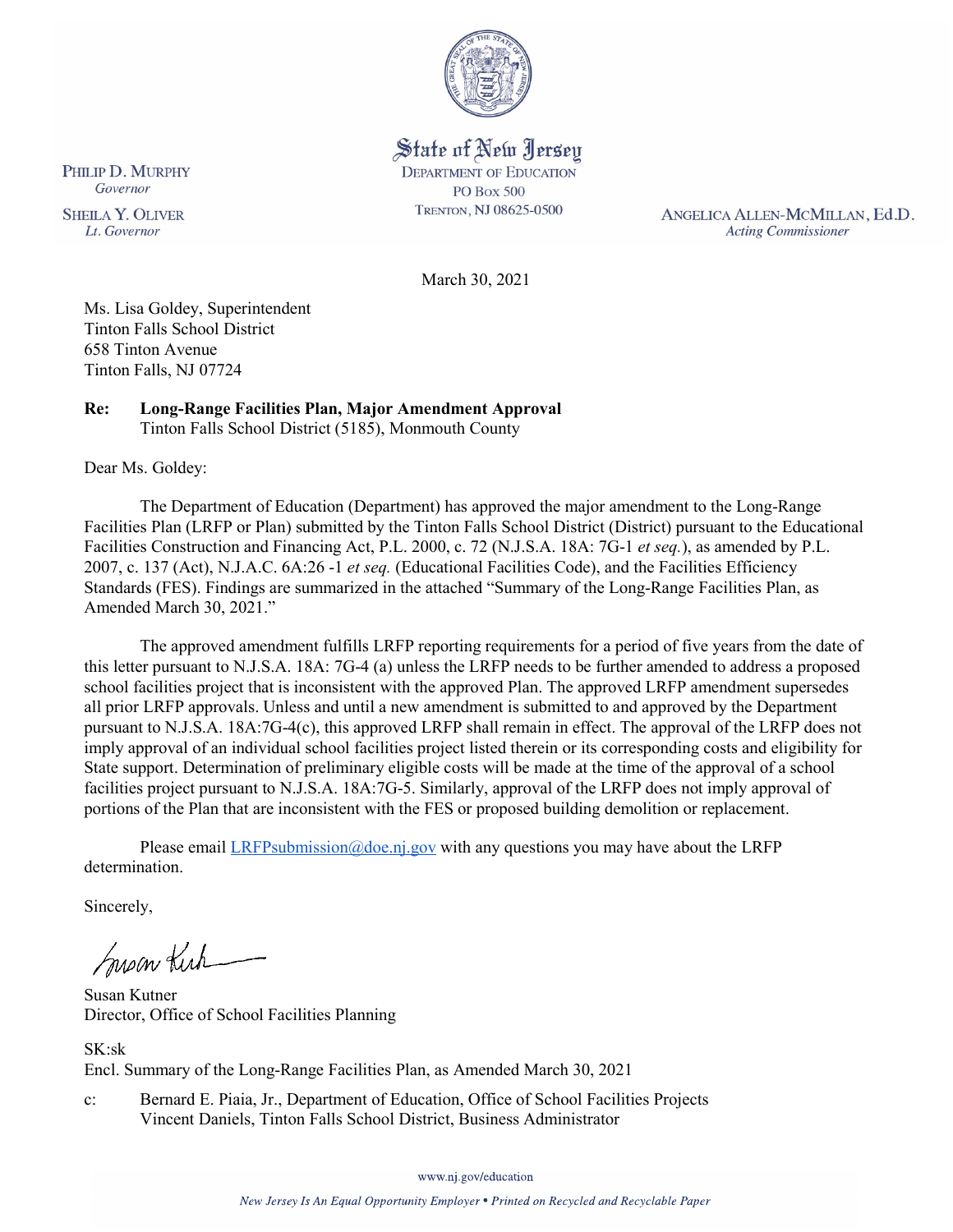# **Tinton Falls School District (5185) Summary of the Long-Range Facilities Plan, as Amended March 30, 2021**

The Department of Education (Department) has completed its review of the major amendment to the Long-Range Facilities Plan (LRFP or Plan) submitted by the Tinton Falls School District (District) pursuant to the Educational Facilities Construction and Financing Act, P.L. 2000, c. 72 (N.J.S.A. 18A: 7G-1 *et seq.*), as amended by P.L. 2007, c. 137 (Act), N.J.A.C. 6A:26-1 et seq. (Educational Facilities Code), and the Facilities Efficiency Standards (FES).

The following provides a summary of the District's approved amended LRFP. The summary is based on the standards set forth in the Act, the Educational Facilities Code, the FES, District-reported information in the Department's LRFP reporting system, and supporting documentation. The referenced reports in *italic* text are standard reports available on the Department's LRFP website.

### **1. Inventory Overview**

The District is classified as a Regular Operating District (ROD) for funding purposes. It provides services for students in grades PK-8.

The District identified existing and proposed schools, sites, buildings, rooms, and site amenities in its LRFP. Table 1 lists the number of existing and proposed district schools, sites, and buildings. Detailed information can be found in the *School Asset Inventory Report* and the *Site Asset Inventory Report.*

**As directed by the Department, school facilities projects that have received initial approval by the Department and have been approved by the voters, if applicable, are represented as "existing" in the LRFP.** Approved projects that include new construction and/or the reconfiguration/reassignment of existing program space are as follows: n/a.

| Category                                     | <b>Existing</b> | <b>Proposed</b> |
|----------------------------------------------|-----------------|-----------------|
| Number of Schools (assigned DOE school code) |                 |                 |
| Number of School Buildings <sup>1</sup>      |                 |                 |
| Number of Non-School Buildings <sup>2</sup>  |                 |                 |
| Number of Vacant Buildings                   |                 |                 |
| Number of Sites                              |                 |                 |

### **Table 1: Number of Schools, School Buildings, and Sites**

Based on the existing facilities inventory submitted by the District:

- Schools using leased buildings (short or long-term):  $n/a$
- Schools using temporary classroom units (TCUs), excluding TCUs supporting construction: n/a
- Vacant/unassigned school buildings:  $n/a$

 $\overline{a}$ 

<span id="page-1-1"></span><span id="page-1-0"></span>*<sup>1</sup>* Includes district-owned buildings and long-term leases serving students in district-operated programs

<sup>&</sup>lt;sup>2</sup> Includes occupied district-owned buildings not associated with a school, such as administrative buildings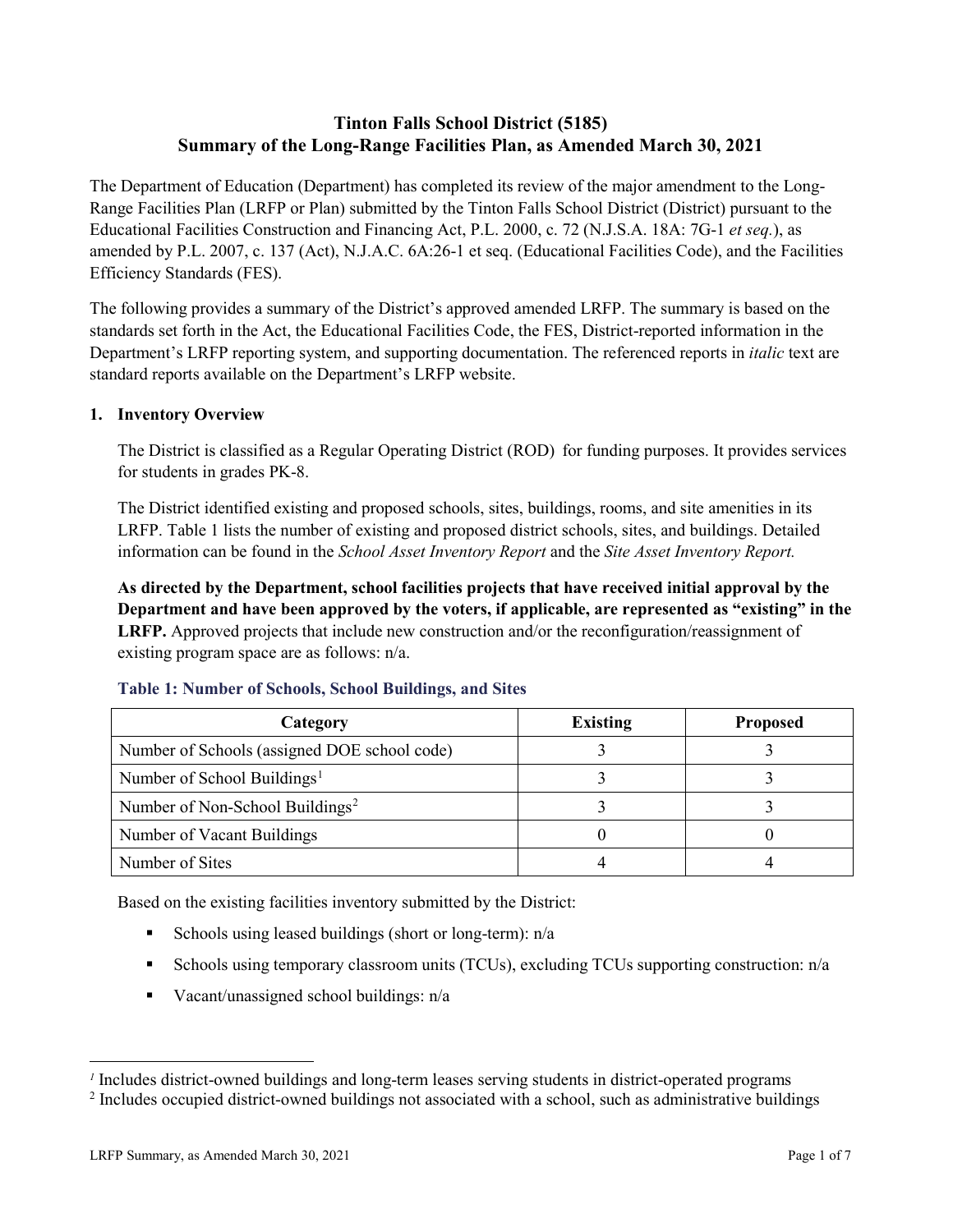Findings:

The Department has determined that the proposed inventory is adequate for approval of the District's LRFP amendment. However, the LRFP determination does not imply approval of an individual school facilities project listed within the LRFP; the District must submit individual project applications for project approval.

# **2. District Enrollments**

The District determined the number of students, or "proposed enrollments," to be accommodated for LRFP planning purposes on a district-wide basis and in each school.

The Department minimally requires the submission of a standard cohort-survival projection using historic enrollment data from the Application for School State Aid (ASSA) or NJ Smart. The cohort-survival method projection method forecasts future students based upon the survival of the existing student population as it moves from grade to grade. A survival ratio of less than 1.00 indicates a loss of students, while a survival ratio of more than 1.00 indicates the class size is increasing. For example, if a survival ratio tracking first to second grade is computed to be 1.05, the grade size is increasing by 5% from one year to the next. The cohort-survival projection methodology works well for communities with stable demographic conditions. Atypical events impacting housing or enrollments, such as an economic downturn that halts new housing construction or the opening of a charter or private school, typically makes a cohort-survival projection less reliable.

**Proposed enrollments are based on a modified cohort-survival enrollment projection.** The projection includes considerations for new housing construction and an expanded preschool program. Adequate supporting documentation was submitted to the Department to justify the proposed enrollments. Table 2 provides a comparison of existing and projected enrollments. All totals include special education students.

|                              | <b>Existing Enrollments</b> | <b>District Proposed Enrollments</b> |
|------------------------------|-----------------------------|--------------------------------------|
| <b>Grades</b>                | 2019-20                     | 2023-24                              |
| PK (excl. private providers) |                             | 128                                  |
| Grades K to 5                | 886                         | 983                                  |
| Grades 6 to 8                | 481                         | 518                                  |
| Grades 9 to 12               |                             |                                      |
| <b>Totals PK to 12</b>       | 1,414                       | 1,629                                |

# **Table 2: Enrollments**

Findings:

The Department has determined the District's proposed enrollments to be acceptable for approval of the District's LRFP amendment. The Department will require a current enrollment projection at the time an application for a school facilities project is submitted incorporating the District's most recent enrollments in order to verify that the LRFP's planned capacity is appropriate for the updated enrollments.

# **3. District Practices Capacity**

Based on information provided in the room inventories, District Practices Capacity was calculated for each school building to determine whether adequate capacity is proposed for the projected enrollments based on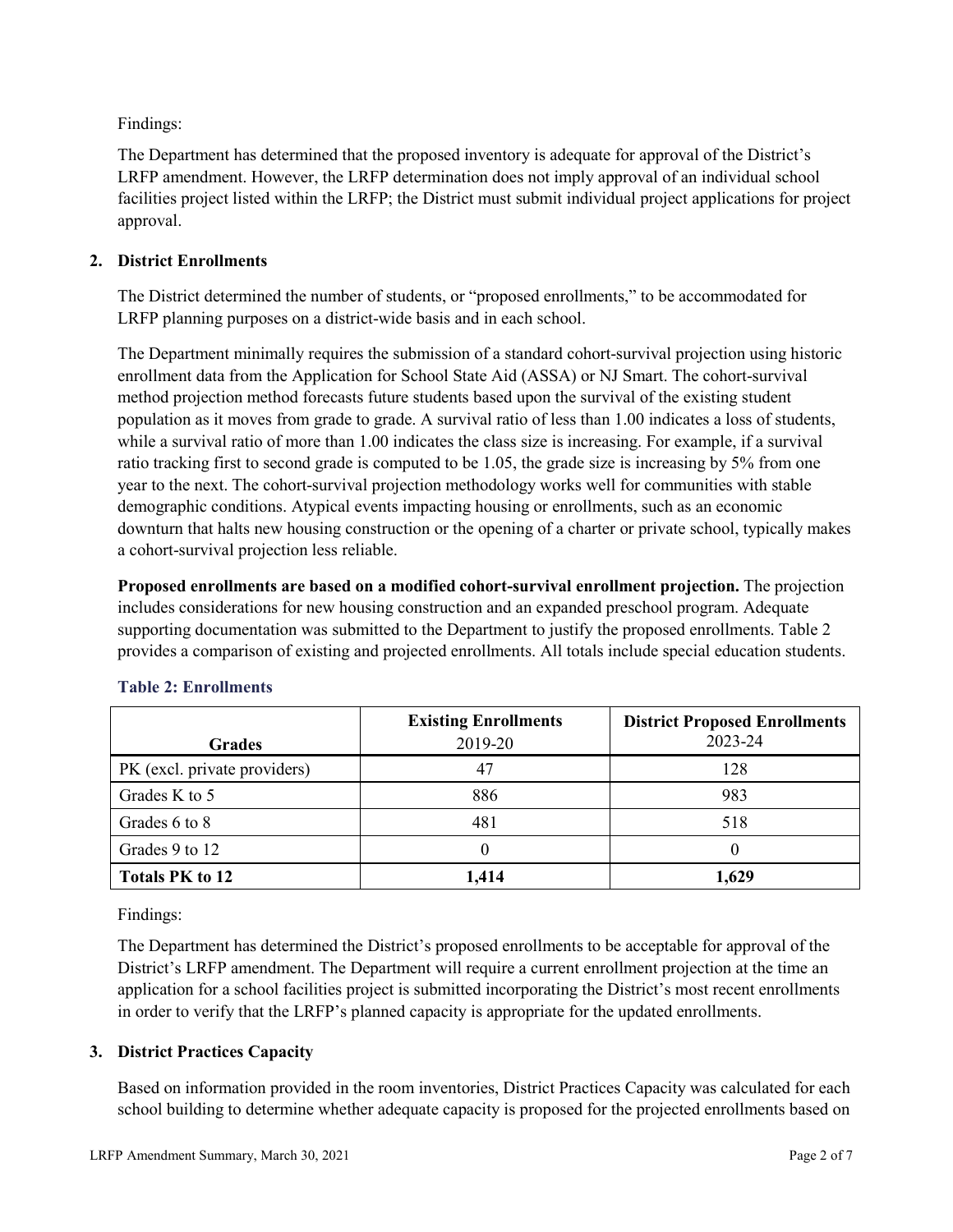district scheduling and class size practices. The capacity totals assume instructional buildings can be fully utilized regardless of school sending areas, transportation, and other operational issues. The calculations only consider district-owned buildings and long-term leases; short term leases and temporary buildings are excluded. **A capacity utilization factor of 90% for classrooms serving grades K-8 and 85% for classrooms serving grades 9-12 is applied in accordance with the FES.** No capacity utilization factor is applied to preschool classrooms.

In certain cases, districts may achieve adequate District Practices Capacity to accommodate enrollments but provide inadequate square feet per student in accordance with the FES, resulting in educational adequacy issues and "Unhoused Students." Unhoused students are considered in the "Functional Capacity" calculations used to determine potential State support for school facilities projects and are analyzed in Section 4.

Table 3 provides a summary of proposed enrollments and existing and proposed District-wide capacities. Detailed information can be found in the LRFP website reports titled *FES and District Practices Capacity Report, Existing Rooms Inventory Report, and Proposed Rooms Inventory Report.*

| <b>Grades</b>              | <b>Proposed</b><br><b>Enrollments</b> | <b>Existing</b><br><b>District</b><br><b>Practices</b><br>Capacity | <b>Existing</b><br>Deviation* | <b>Proposed</b><br><b>District</b><br><b>Practices</b><br>Capacity | <b>Proposed</b><br>Deviation* |
|----------------------------|---------------------------------------|--------------------------------------------------------------------|-------------------------------|--------------------------------------------------------------------|-------------------------------|
| Elementary ( $PK$ to 5)    | 1,111                                 | 1,016.70                                                           | $-94.30$                      | 1,171.50                                                           | 60.50                         |
| Middle $(6 \text{ to } 8)$ | 518                                   | 539.10                                                             | 21.10                         | 539.10                                                             | 21.10                         |
| High $(9 \text{ to } 12)$  | 0                                     | 0.00                                                               | 0.00                          | 0.00                                                               | 0.00                          |
| <b>District Totals</b>     | 1,629                                 | 1,555.80                                                           | $-73.20$                      | 1,710.60                                                           | 81.60                         |

# **Table 3: District Practices Capacity Analysis**

*\* Positive numbers signify surplus capacity; negative numbers signify inadequate capacity. Negative values for District Practices capacity are acceptable for approval if proposed enrollments do not exceed 100% capacity utilization.*

Considerations:

- Based on the proposed enrollments and existing room inventories, the District is projected to have inadequate capacity for the following grade groups, assuming all school buildings can be fully utilized: PK-5.
- Adequate justification has been provided by the District if the proposed capacity for a school significantly deviates from the proposed enrollments. Generally, surplus capacity is acceptable for LRFP approval if additional capacity is not proposed through new construction.

# Findings:

The Department has determined that proposed District capacity, in accordance with the proposed enrollments, is adequate for approval of the District's LRFP amendment. The Department will require a current enrollment projection at the time an application for a school facilities project is submitted, incorporating the District's most recent Fall Enrollment Report, in order to verify that the LRFP's planned capacity meets the District's updated enrollments.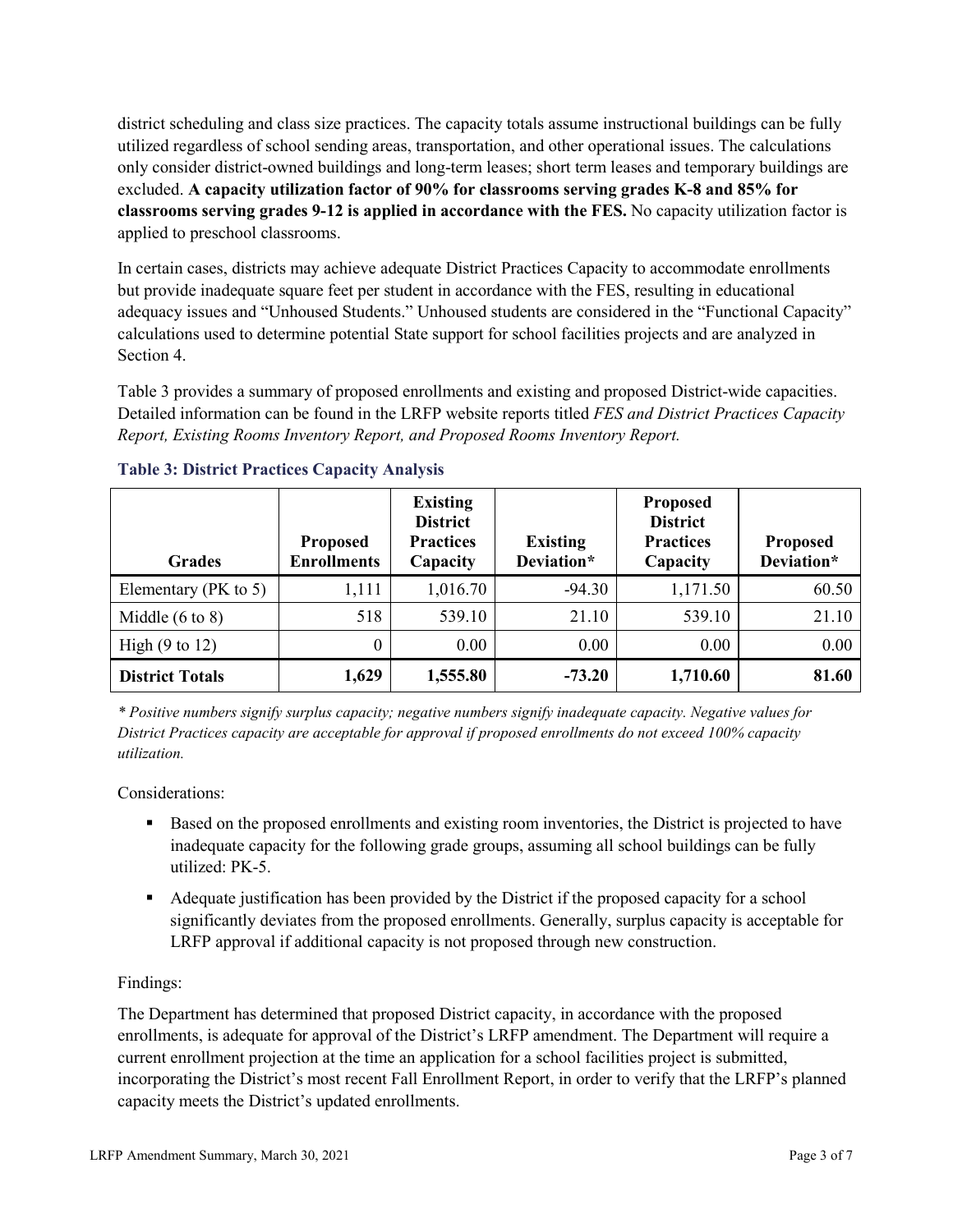### **4. New Construction Funding Eligibility**

*Functional Capacity* was calculated and compared to the proposed enrollments to provide a **preliminary estimate** of Unhoused Students and new construction funding eligibility. **A final determination will be made at the time of project application approval.**

*Functional Capacity* is the adjusted gross square footage of a school building *(total gross square feet minus excluded space)* divided by the minimum area allowance per full-time equivalent student for the grade level contained therein. *Unhoused Students* is the number of students projected to be enrolled in the District that exceeds the Functional Capacity of the District's schools pursuant to N.J.A.C. 6A:26-2.2(c). *Excluded Square Feet* includes (1) square footage exceeding the FES for any pre-kindergarten, kindergarten, general education, or self-contained special education classroom; (2) grossing factor square footage *(corridors, stairs, mechanical rooms, etc.)* that exceeds the FES allowance, and (3) square feet proposed to be demolished or discontinued from use. Excluded square feet may be revised during the review process for individual school facilities projects.

Table 4 provides a preliminary assessment of the Functional Capacity, Unhoused Students, and Estimated Maximum Approved Area for Unhoused Students for each FES grade group. The calculations exclude temporary facilities and short-term leased buildings. School buildings proposed for whole or partial demolition or reassignment to a non-school use are excluded from the calculations pending project application review. If a building is proposed to be reassigned to a different school, the square footage is applied to the proposed grades after reassignment. Buildings that are not assigned to a school are excluded from the calculations. In addition, only preschool students eligible for state funding (former ECPA students) are included. Detailed information concerning the calculations can be found in the *Functional Capacity and Unhoused Students Report* and the *Excluded Square Footage Report.*

| Category                                     | $PK/K$ to 5 | 6 to 8   | 9 to 12  | <b>Total</b> |
|----------------------------------------------|-------------|----------|----------|--------------|
| Eligible PK /K-12 Proposed Enrollments       | 1,028       | 518      | 0        |              |
| FES Area Allowance (SF/student)              | 125.00      | 134.00   | 151.00   |              |
| <b>Prior to Completion of Proposed Work:</b> |             |          |          |              |
| <b>Existing Gross Square Feet</b>            | 139,462     | 90,043   | 0        | 233,505      |
| <b>Adjusted Gross Square Feet</b>            | 132,698     | 87,200   | $\theta$ | 219,898      |
| <b>Adjusted Functional Capacity</b>          | 1,061.58    | 650.75   | 0.00     |              |
| <b>Unhoused Students</b>                     | 0.00        | 0.00     | 0.00     |              |
| Est. Max. Area for Unhoused Students         | 0.00        | 0.00     | 0.00     |              |
| <b>After Completion of Proposed Work:</b>    |             |          |          |              |
| Gross Square Feet                            | 148,912     | 94,032   | $\theta$ | 242,955      |
| New Gross Square Feet                        | 9,450       | $\Omega$ | $\Omega$ | 9,450        |
| <b>Adjusted Gross Square Feet</b>            | 142,148     | 87,200   | $\Omega$ | 229,348      |
| <b>Functional Capacity</b>                   | 1,137.18    | 650.75   | 0.00     |              |
| <b>Unhoused Students after Construction</b>  | 0.00        | 0.00     | 0.00     |              |
| Est. Max. Area Remaining                     | 0.00        | 0.00     | 0.00     |              |

### **Table 4: Estimated Maximum Approved Area for Unhoused Students**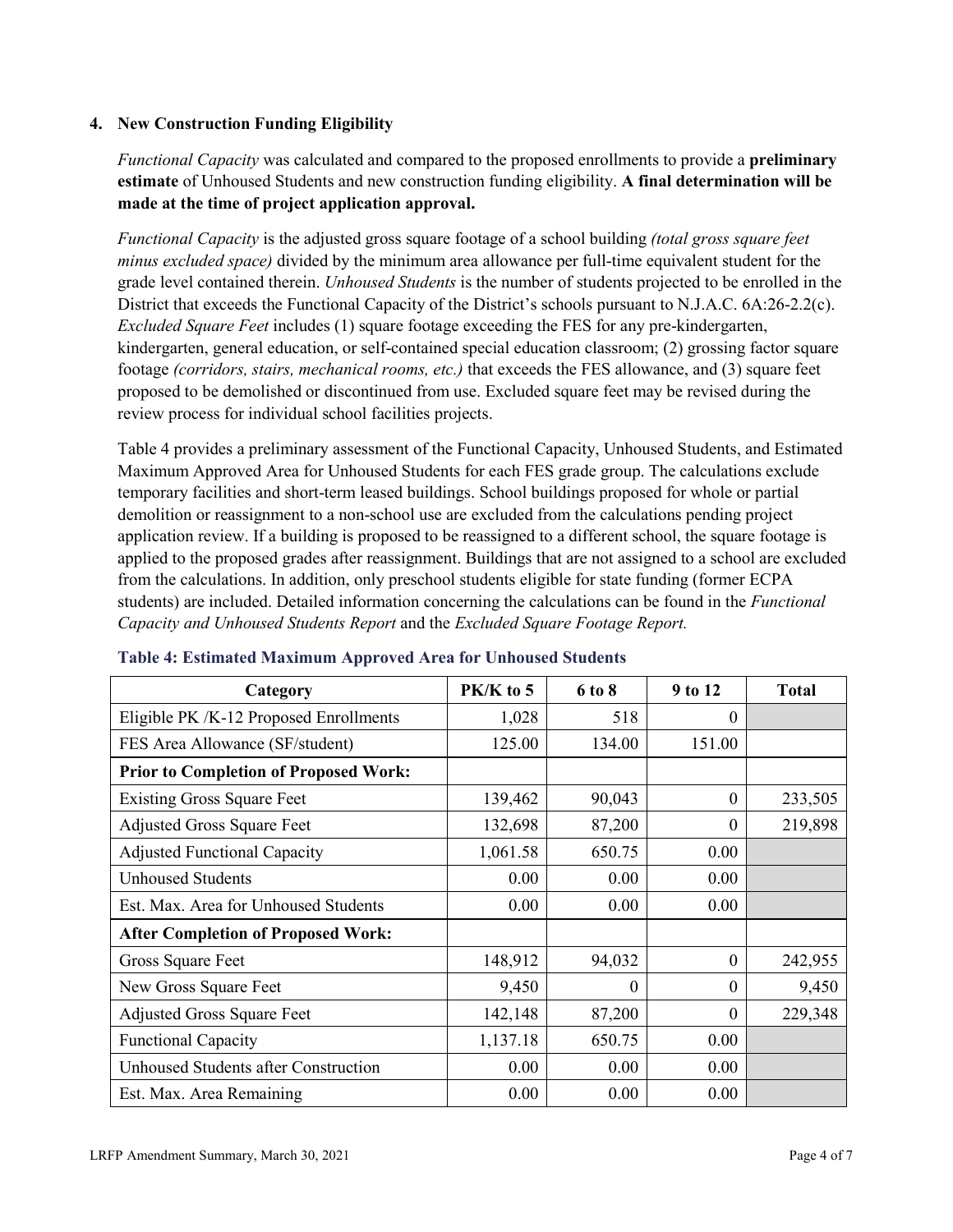Facilities used for non-instructional or non-educational purposes are ineligible for State support under the Act. However, projects for such facilities shall be reviewed by the Department to determine whether they are consistent with the District's LRFP and whether the facility, if it is to house students (full or part time) conforms to educational adequacy requirements. These projects shall conform to all applicable statutes and regulations.

Estimated costs represented in the LRFP by the District are for capital planning purposes only. The estimates are not intended to represent preliminary eligible costs or final eligible costs of approved school facilities projects.

Considerations:

- The District does not have approved projects pending completion, as noted in Section 1, that impact the Functional Capacity calculations.
- **The Functional Capacity calculations** *exclude* square feet proposed for demolition or discontinuation for the following FES grade groups and school buildings pending a feasibility study and project review: n/a.
- Based on the preliminary assessment, the District has Unhoused Students prior to the completion of proposed work for the following FES grade groups: n/a.
- New construction is proposed for the following FES grade groups: K-5.
- Proposed new construction exceeds the estimated maximum area allowance for Unhoused Students prior to the completion of the proposed work for the following grade groups: K-5.
- The District, based on the preliminary LRFP assessment, will not have Unhoused Students after completion of the proposed LRFP work. If the District is projected to have Unhoused Students, adequate justification has been provided to confirm educational adequacy in accordance with Section 6 of this determination.

# Findings:

Functional Capacity and Unhoused Students calculated in the LRFP are preliminary estimates. Preliminary Eligible Costs (PEC) and Final Eligible Costs (FEC) will be included in the review process for specific school facilities projects. A feasibility study undertaken by the District is required if building demolition or replacement is proposed per N.J.A.C. 6A:26-2.3(b)(10).

# **5. Proposed Work**

The District assessed program space, capacity, and physical plant deficiencies to determine corrective actions. Capital maintenance, or *"system actions,"* address physical plant deficiencies due to operational, building code, and /or life cycle issues. Inventory changes, or *"inventory actions,*" add, alter, or eliminate sites, site amenities, buildings, and/or rooms.

The Act (N.J.S.A. 18A:7G-7b) provides that all school facilities shall be deemed suitable for rehabilitation unless a pre-construction evaluation undertaken by the District demonstrates to the satisfaction of the Commissioner that the structure might pose a risk to the safety of the occupants even after rehabilitation or that rehabilitation is not cost-effective. Pursuant to N.J.A.C. 6A:26-2.3(b)(10), the Commissioner may identify school facilities for which new construction is proposed in lieu of rehabilitation for which it appears from the information presented that new construction is justified, provided, however, that for such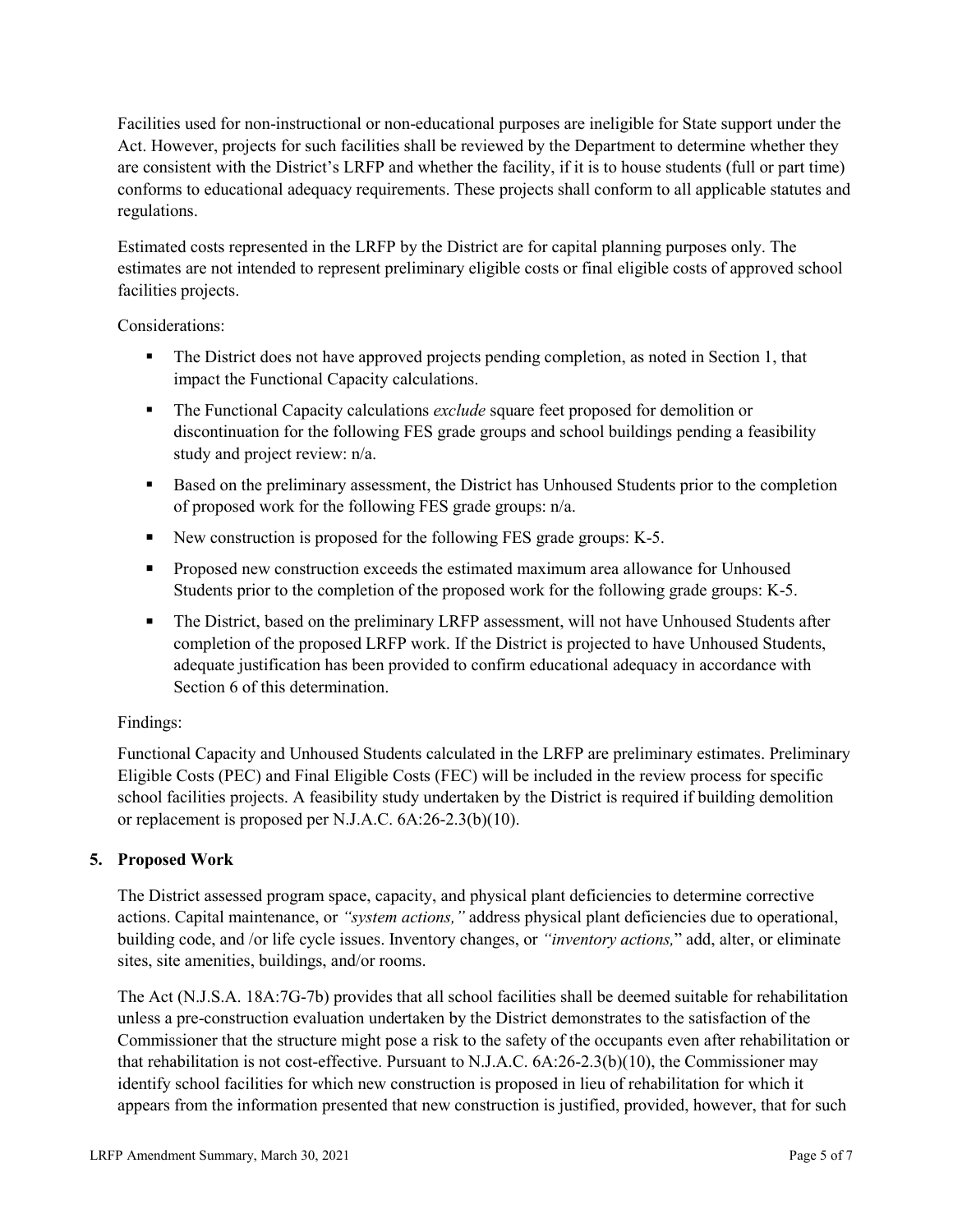school facilities so identified, the District must submit a feasibility study as part of the application for the specific school facilities project. The cost of each proposed building replacement is compared to the cost of additions or rehabilitation required to eliminate health and safety deficiencies and to achieve the District's programmatic model.

Table 5 lists the scope of work proposed for each school based on the building(s) serving their student population. Proposed inventory changes are described in the LRFP website reports titled *"School Asset Inventory Report and "Proposed Room Inventory Report."* Information concerning proposed systems work, or capital maintenance can be found in the "LRFP Systems Action Summary Report."

With the completion of the proposed work, the following schools are proposed to be eliminated: n/a; the following schools are proposed to be added: n/a.

| <b>Proposed Scope of Work</b>                                                                  | <b>Applicable Schools</b>                 |
|------------------------------------------------------------------------------------------------|-------------------------------------------|
| <b>Renovation only</b> (no new construction)                                                   |                                           |
| System actions only (no inventory actions)                                                     | Atchison (030), Tinton Falls Middle (070) |
| Existing inventory actions only (no systems actions)                                           | n/a                                       |
| Systems and inventory changes                                                                  | n/a                                       |
| <b>New construction</b>                                                                        |                                           |
| Building addition only (no systems actions)                                                    | n/a                                       |
| Renovation and building addition (system, existing<br>inventory, and new construction actions) | Swimming River (050)                      |
| New building on existing site.                                                                 | n/a                                       |
| New building on new or expanded site                                                           | n/a                                       |
| Site and building disposal (in addition to above scopes)                                       |                                           |
| Partial building demolition                                                                    | n/a                                       |
| Whole building demolition                                                                      | n/a                                       |
| Site and building disposal or discontinuation of use                                           | n/a                                       |

### **Table 5: School Building Scope of Work**

Findings:

The Department has determined that the proposed work is adequate for approval of the District's LRFP amendment. However, Department approval of proposed work in the LRFP does not imply the District may proceed with a school facilities project. The District must submit individual project applications with cost estimates for Department project approval. Both school facilities project approval and other capital project review require consistency with the District's approved LRFP.

# **6. Proposed Room Inventories and the Facilities Efficiency Standards**

The District's proposed school buildings were evaluated to assess general educational adequacy in terms of compliance with the FES area allowance pursuant to N.J.A.C. 6A:26-2.2 and 2.3.

District schools proposed to provide less square feet per student than the FES after the completion of proposed work as indicated in Table 5 are as follows: Swimming River (050).